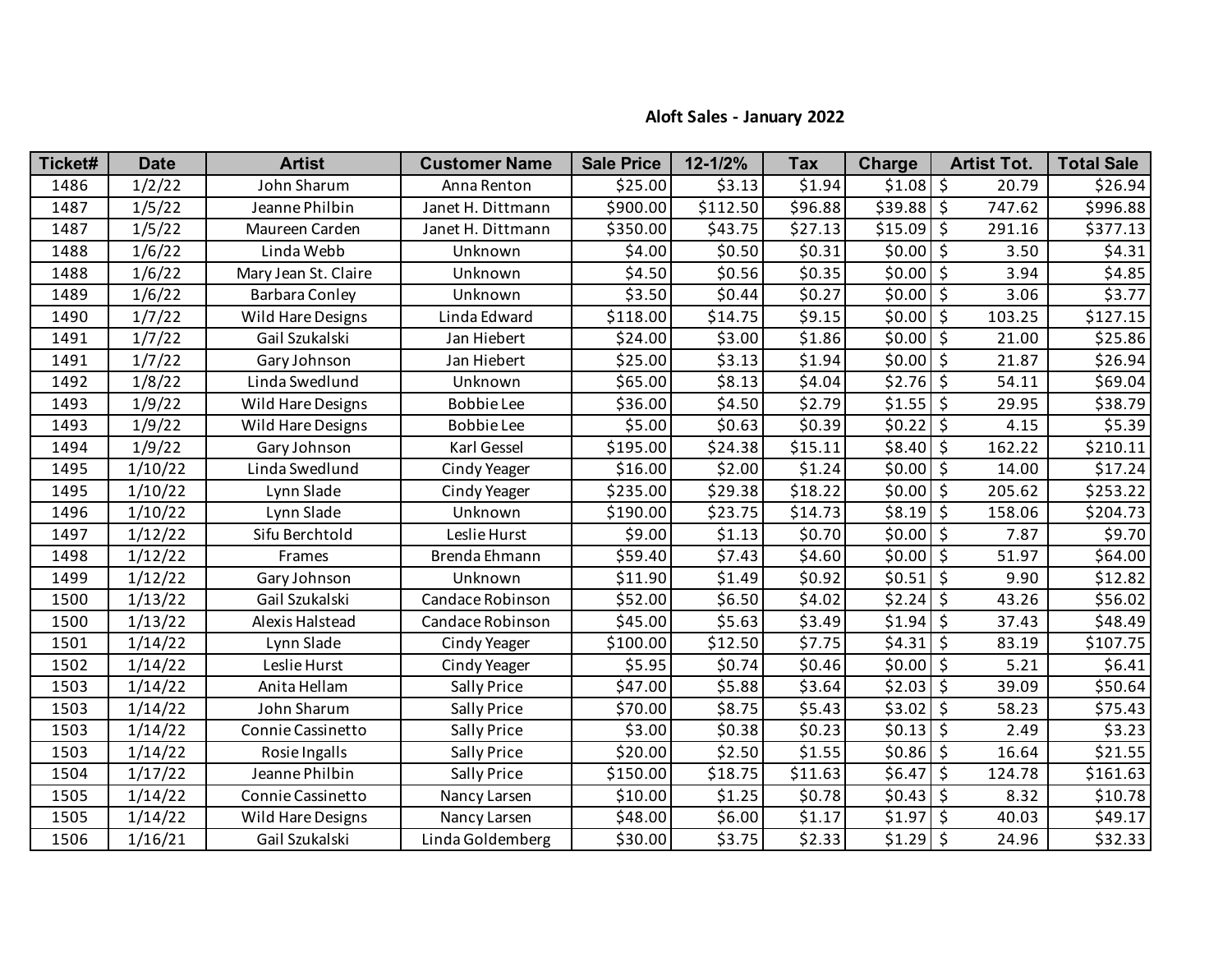| 1506    | 1/16/22     | Laurie Lehmann        | Linda Goldemberg     | \$4.00            | \$0.50   | \$0.29     | $$0.17$ \$    | 3.33                         | \$4.29            |
|---------|-------------|-----------------------|----------------------|-------------------|----------|------------|---------------|------------------------------|-------------------|
| 1506    | 1/16/22     | <b>Barb Young</b>     | Linda Goldemberg     | \$5.00            | \$0.63   | \$0.40     | \$0.22        | $\ddot{\mathsf{s}}$<br>4.15  | \$5.40            |
| 1507    | 1/16/22     | Sifu Berchtold        | Monica Bourke        | \$18.00           | \$2.25   | \$1.40     | \$0.12        | \$<br>15.63                  | \$19.40           |
| 1507    | 1/16/22     | Mary Anderson         | Monica Bourke        | \$45.00           | \$5.63   | \$3.49     | \$1.94        | $\zeta$<br>37.43             | \$48.49           |
| 1508    | 1/16/21     | <b>Books</b>          | Imlach               | \$5.00            | \$0.00   | \$0.39     | \$0.00        | $\zeta$<br>5.00              | \$5.39            |
| 1509    | 1/18/22     | Linda Swedlund        | Jose Esquiyel        | \$21.00           | \$2.63   | \$1.63     | \$0.91        | $\zeta$<br>17.46             | \$22.63           |
| 1510    | 1/19/22     | Mary Anderson         | Michelle Lieberman   | \$235.00          | \$29.38  | \$18.22    | \$0.00        | $\zeta$<br>205.62            | \$253.22          |
| 1511    | 1/19/22     | Marta Magistrali      | Dan Belarmino        | \$300.00          | \$37.50  | \$23.25    | \$12.93       | \$<br>249.57                 | \$323.25          |
| Ticket# | <b>Date</b> | <b>Artist</b>         | <b>Customer Name</b> | <b>Sale Price</b> | 12-1/2%  | <b>Tax</b> | <b>Charge</b> | <b>Artist Tot.</b>           | <b>Total Sale</b> |
| 1512    | 1/21/22     | Alexis Halstead       | Connie Cassinetto    | \$35.00           | \$4.38   | \$2.71     | \$1.51        | \$<br>29.11                  | \$37.71           |
| 1513    | 1/22/22     | Gail Szukalski        | Colleen              | \$58.00           | \$7.25   | \$4.50     | \$2.50        | $\ddot{\mathsf{S}}$<br>48.25 | \$62.50           |
| 1514    | 1/23/22     | Gail Szukalski        | Jennifer McCormick   | \$28.00           | \$3.50   | \$2.17     | \$0.00        | $\zeta$<br>24.50             | \$30.17           |
| 1515    | 1/23/22     | Chris Halley)         | Susan Ribble         | \$80.00           | \$10.00  | 56.20      | \$3.45        | ्<br>66.55                   | \$86.20           |
| 1516    | 1/23/22     | <b>Books</b>          | L. Webb              | \$6.00            | \$0.00   | \$0.47     | $$0.00$ \$    | 6.00                         | \$6.47            |
| 1517    | 1/24/22     | Alexis Halstead       | Linda Swedlund       | \$120.00          | \$15.00  | \$9.30     | \$5.17        | $\zeta$<br>99.83             | \$129.30          |
| 1517    | 1/24/22     | Harry Nakamoto        | Linda Swedlund       | \$195.00          | \$24.38  | \$15.11    | \$8.40        | \$<br>162.22                 | \$210.11          |
| 1518    | 1/24/22     | Marta Magistrali      | Ron Kammerlink       | \$48.00           | \$6.00   | \$3.72     | \$2.07        | $\zeta$<br>39.93             | \$51.72           |
| 1519    | 1/24/22     | Harry Nakamoto        | Renetta Hayes        | \$225.00          | \$28.13  | \$17.44    | \$9.70        | \$<br>187.17                 | \$242.44]         |
| 1520    | 1/25/22     | Marta Magistrali      | Lynn Slade           | \$47.00           | \$5.88   | \$3.64     | \$0.00        | $\ddot{\mathsf{S}}$<br>41.12 | \$50.64           |
| 1521    | 1/26/22     | Linda Webb            | Cindy Yearer         | \$4.50            | \$0.56   | \$0.35     | \$0.00        | $\zeta$<br>3.94              | \$4.85            |
| 1522    | 1/26/22     | Linda Swedlund        | Laurie Lehman        | \$22.00           | \$2.75   | \$1.71     | \$0.00        | \$<br>19.25                  | \$23.71           |
| 1523    | 1/26/22     | <b>Books</b>          | Brenda Ehmann        | \$28.00           | \$0.00   | \$2.17     | \$1.21        | $\zeta$<br>26.79             | \$30.17           |
| 1524    | 1/26/22     | <b>Books</b>          | Brenda Ehmann        | \$4.00            | \$0.00   | \$0.31     | \$0.17        | $\ddot{\varsigma}$<br>3.83   | \$4.31            |
| 1524    | 1/26/22     | Jan Alcalde           | Brenda Ehmann        | \$12.00           | \$1.50   | \$0.93     | $$0.52$ \$    | 9.98                         | \$12.93           |
| 1525    | 1/27/22     | <b>Barbara Conley</b> | <b>Bill Wood</b>     | \$475.00          | \$59.38  | \$36.81    | \$20.47       | $\zeta$<br>395.15            | \$511.81          |
| 1526    | 1/27/22     | <b>Books</b>          | Stephanie            | \$10.00           | \$0.00   | \$0.78     | \$0.00        | \$<br>10.00                  | \$10.78           |
| 1527    | 1/27/22     | Sifu Berchtold        | Leah                 | \$38.00           | \$4.75   | \$2.95     | \$1.64        | $\ddot{\varsigma}$<br>31.61  | \$40.95           |
| 1528    | 1/28/22     | Chris Halley          | Angela Newman        | \$60.00           | \$7.50   | \$4.65     | \$2.59        | \$<br>49.91                  | \$64.65           |
| 1529    | 1/28/22     | <b>Stephy Long</b>    | Unknown              | \$5.00            | \$0.63   | \$0.39     | $$0.00$ \$    | 4.37                         | \$5.39            |
| 1530    |             | VOID                  |                      |                   |          |            |               |                              |                   |
|         |             |                       |                      | \$4,990.75        | \$617.22 | \$410.36   | \$178.03      | $\zeta$<br>4,195.37          | \$5,401.11        |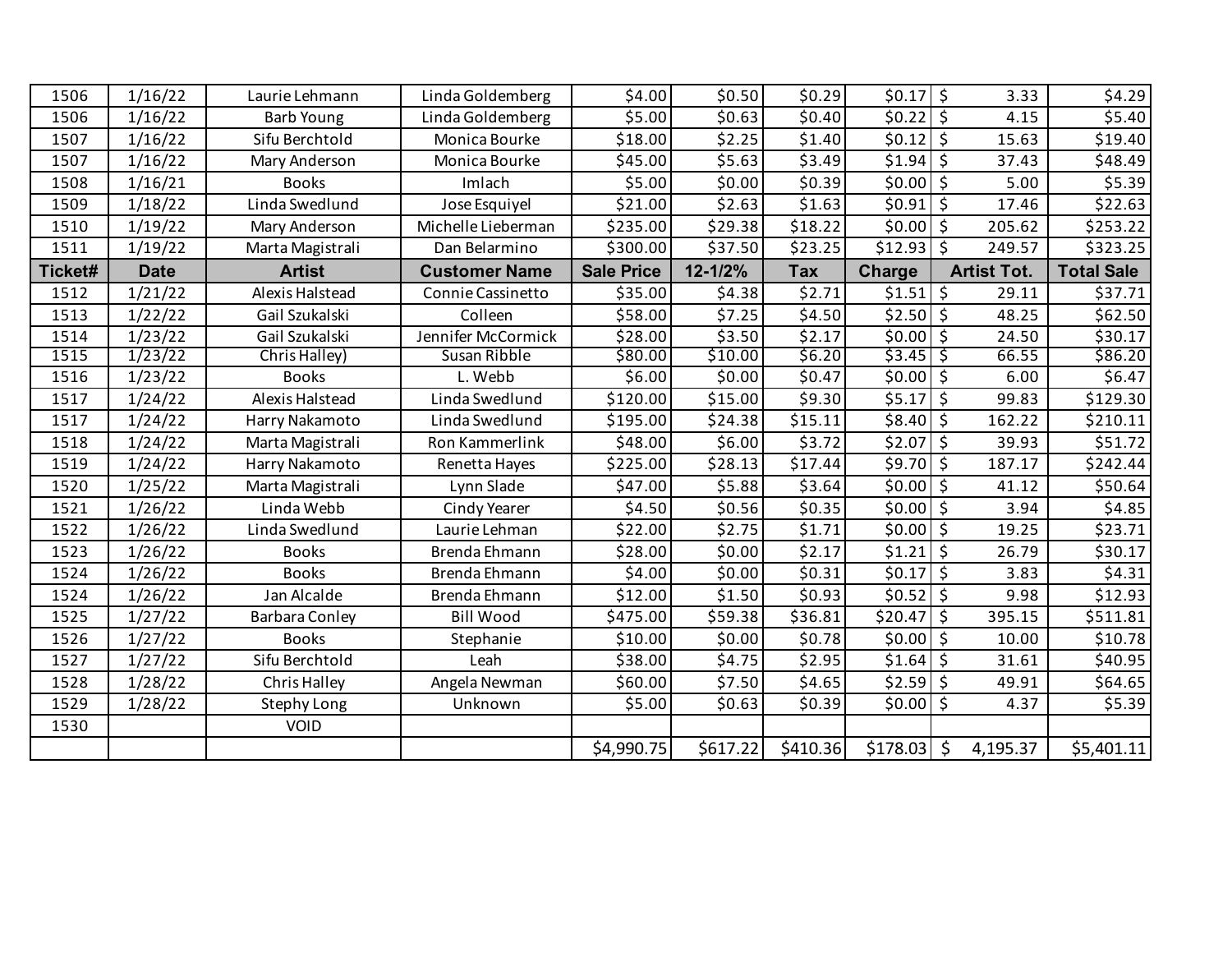| <b>Medium</b>                | How Pd.                     |         |
|------------------------------|-----------------------------|---------|
| Holiday                      | Charge                      |         |
| Oil/Acrylic                  | Charge                      |         |
| Oil/Acrylic                  | Charge                      |         |
| Cards                        | Cash                        |         |
| $\overline{\mathsf{C}}$ ards | Cash                        |         |
| Cards                        | Cash                        |         |
| Jewelry                      | Cash                        |         |
| Jewelry                      | Cash                        |         |
| Cards                        | Cash                        |         |
| <b>Mixed Media</b>           | Charge                      |         |
| Jewelry                      | Charge                      |         |
| Holiday                      | Charge                      | 2 items |
| Photography                  | Charge                      |         |
| <b>Mixed Media</b>           | <b>RAD</b>                  |         |
| Watercolor                   | <b>RAD</b>                  |         |
| Watercolor                   | Charge                      |         |
| Holiday                      | Cash                        |         |
| Frames                       | Cash                        |         |
| Cards                        | Charge                      |         |
| Jewelry                      | Charge                      |         |
| Ceramics                     | Charge                      |         |
| <b>Mixed Media</b>           | Charge                      |         |
| Cards                        | $\overline{\mathsf{C}}$ ash |         |
| Jewelry                      | Charge                      |         |
| Printmaking                  | Charge                      |         |
| Cards                        | Charge                      |         |
| Jewelry                      | Charge                      |         |
| Mixed Media                  | Charge                      |         |
| Cards                        | Charge                      |         |
| Jewelry                      | Charge                      |         |
| Jewelry                      | Charge                      |         |